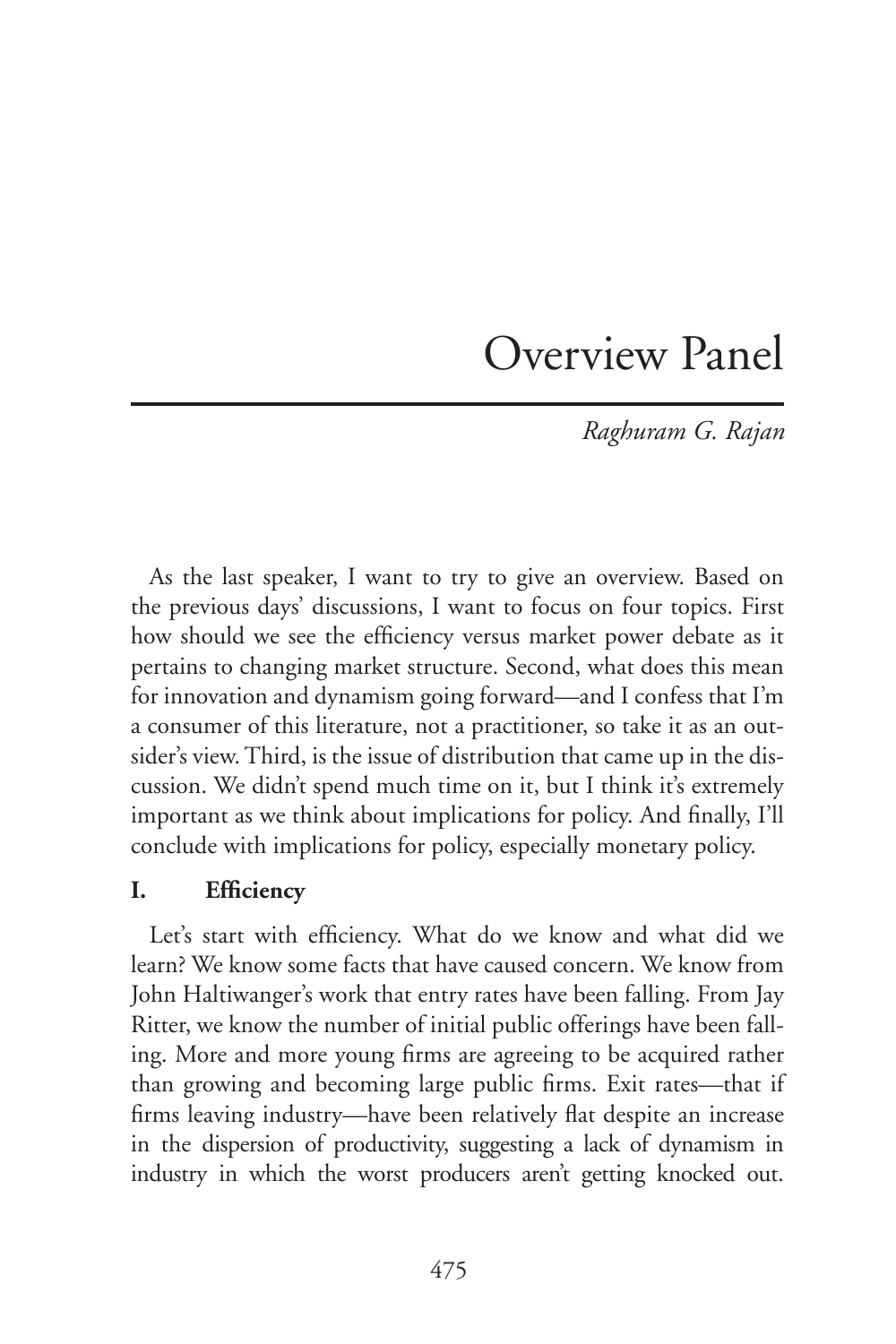Concentration measures are up, even if we don't quite know what that means, and there's debate about whether they're up in Europe. This matters, of course, because Europe is considered to have somewhat tighter antitrust policy. And, if it's not up in Europe, perhaps the antitrust policy explains the difference between Europe and the United States. We have sustained higher profitability in the United States; probably not in Europe, and it's not clear what that means. Some would argue it represents growing monopolization of U.S. industry. It also could mean more innovation in the United States—that superstar firms continue to innovate, stay ahead of the curve and display higher profitability as well as better management. But when all of this is brought together, we are faced with the reality that we have low overall productivity growth.

I think that's an important reason why industry structure is worth studying; more specifically, is industry structure responsible for the lower productivity growth that we see? Should we be worried by the fact that investment or research and development is being slowed by industry domination or, relatedly, the diffusion of innovation from superstar firms is being slowed? To me, the papers we saw seem to suggest not so much the old kind of market power, but that there's something new going on. Some of this concentration, some of these markups are because of a shift in market share toward better-managed firms, more productive, more innovative and higher-quality management. In some sense, the capable seem to be congregating together in these superstar firms to become super-capable. Should we be happy about that? We'll come to that in a bit, but it suggests these firms that are increasing market share are pretty good. And at least from the perspective of efficiency, they are not gaining market share simply because they are acquiring other firms while antitrust appears to not be standing in the way. Also, there's evidence that this isn't related to a rise in prices, which you might think is the first consequence of getting market share and monopolization. Another possibility, though, is that firms are becoming more efficient but are not passing on the savings. Although it's not showing up in the form of rising prices, even flat prices in that case would be a source for concern.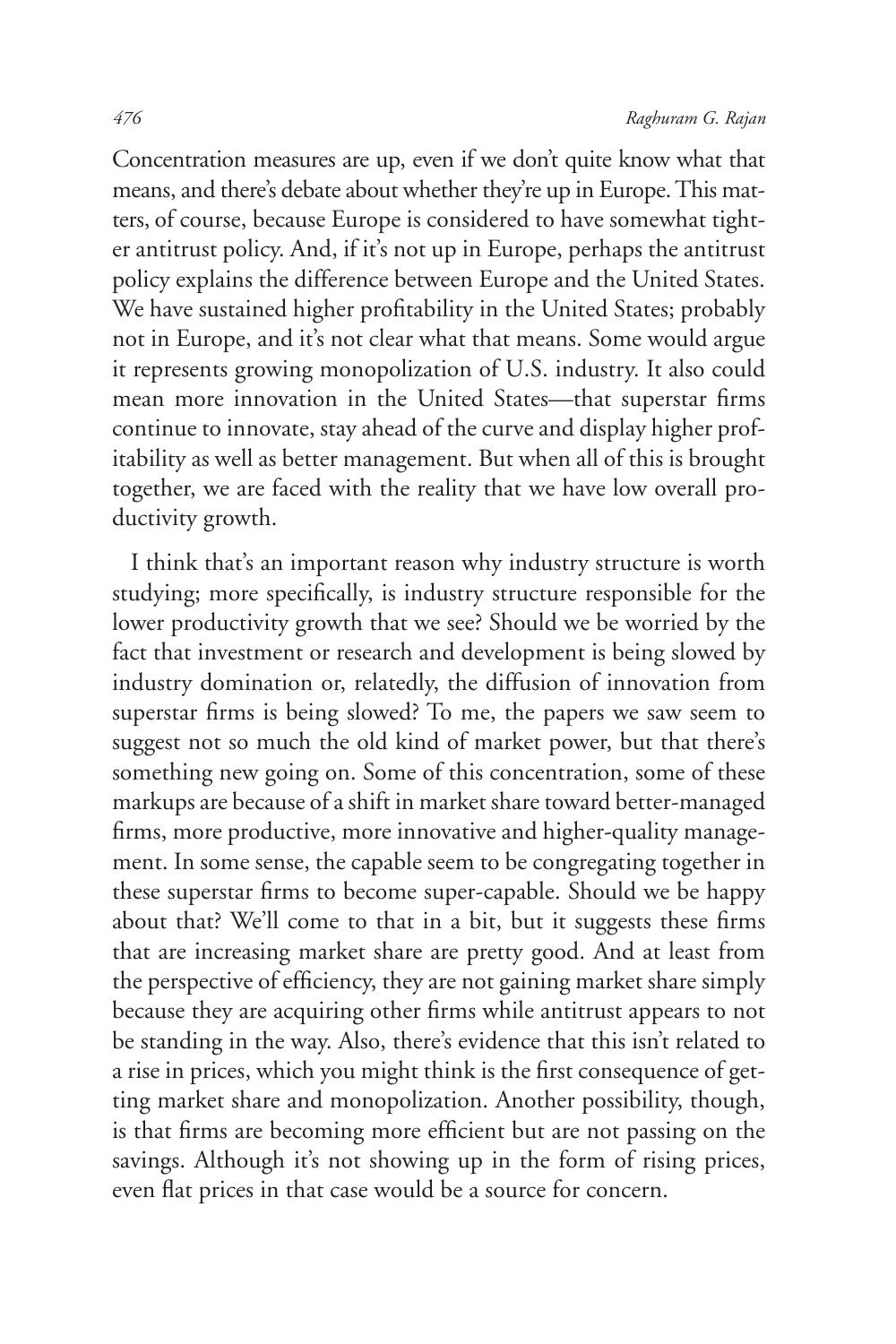#### *Overview Panel 477*

Nicolas Crouzet and Janice C. Eberly's paper also seem to suggest that growing concentration is related to the rise in intangibles. They separate between industries, and if you look deeper at industries, there are some where growing productivity seems to be the dominant explanation for higher profits, some where market power seems to be the dominant effect. We saw a very nice paper this morning by Alberto F. Cavallo suggesting that consumers seem to be benefiting, in that some of the productivity gains Crouzet and Eberly find seem to be passed through in more rapid price changes. On the other hand, health care seems to be a situation where you have growing dominance without the benefits necessarily being passed on to consumers. Ultimately, the question we have is "Will these superstars who are superefficient pass on the benefits of all their efficiency to consumers?" Clearly, they seem to be doing that. In the initial competition for the market, many of these often talked about giants—Facebook, Google, etc.—are not charging for their products, and have passed on some of the benefits to consumers. Of course, we should still ask: (1) Is this a fair trade for the data they are getting in return? (2) Are they charging someone else so that eventually the customer pays, so looking directly at the customer firm interaction is myopic? (3) How long will this last and is there a worry about long-term dynamism of these markets?

#### **II. Innovation**

Typically, I think the industrial organization economists would answer that it depends on whether you have potential competition to entry and potential competition from disruptive innovations. That competition comes not just from within industry, but from left field. And the question is "How likely is all this going forward even if we don't worry too much about the effects on competition today?" It's here that I think there's more reason to worry.

The data on slowing entry is a concern, especially the data on young companies being bought out, sometimes primarily to shut down products that might serve as competition. There is evidence that this has happened in the pharmaceutical industry, but we also know that some of these big FANGs (Facebook, Amazon, Netflix and Google) have done it in the past. Such activity is also curbing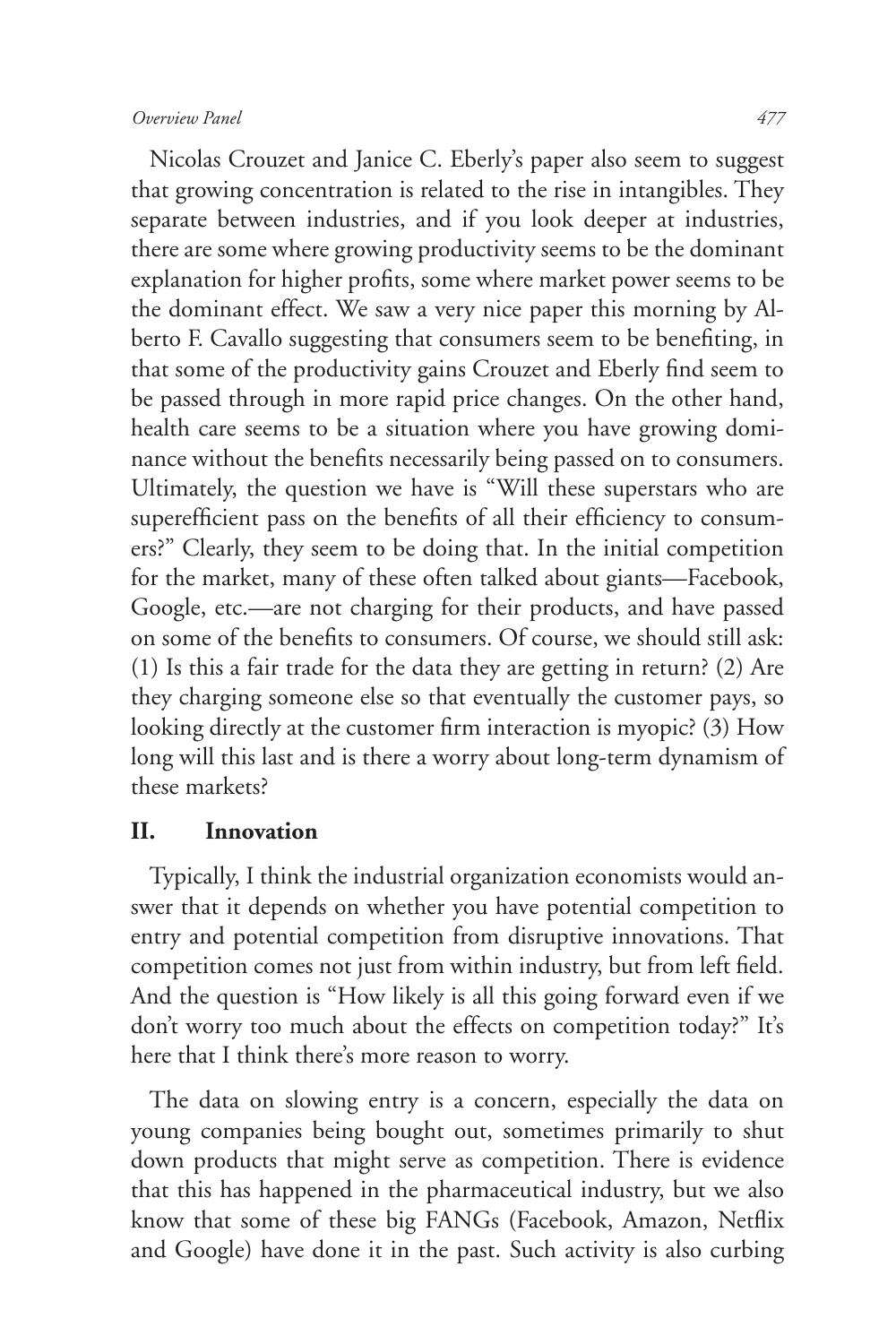lending or financing by venture capitalists, who talk about a "kill zone" where a product gets too close to the existing big players. They won't finance anything in the kill zone because there's no prospect for growth there, and that suggests some limited competition.

Where is this coming from? It could be that these players are monopolizing access to customers. Maybe their access to data gives them an advantage. Perhaps they have the ability to use data in ways that they can discriminate between customers. Antoinette Schoar had a very nice paper in which she talked about how they may be exploiting the least-able among customers to extract rents. Of course, we must also not forget the lock-in created by network effects. It is possible we may not see the extent of competition going forward that we saw in the initial phase when they all were competing for market share, and that's certainly a worry.

As the numbers of firms come down, the point that Alan Krueger made quoting Adam Smith, who was very worried about collusion between firms, becomes relevant. The worry here is if the numbers get really small, do you have tacit or explicit collusion, both vis-à-vis the customer, but also in other markets; for example, labor markets and perhaps in intermediary goods. But I think one of the biggest worries from the data that we saw comes from the pace of diffusion, that there does seem to be evidence of it slowing in these superstardominated industries. And that suggests, perhaps because of intellectual property protection or constraints on labor mobility between firms (which Krueger brought up), that we're preventing some of the new ideas from going into the rest of the economy, which is why we may be seeing increasing productivity dispersion within industry and low overall productivity growth, etc. That seems to be something to be worried about—more broadly, worrying less about today's efficiency and more about tomorrow's efficiency and the pass through to consumers.

### **III. Distribution**

The third issue is distribution. The discussion about superstar firms essentially centers on whether we feel better when we've transformed the problem of stagnant median wages into one of stagnant median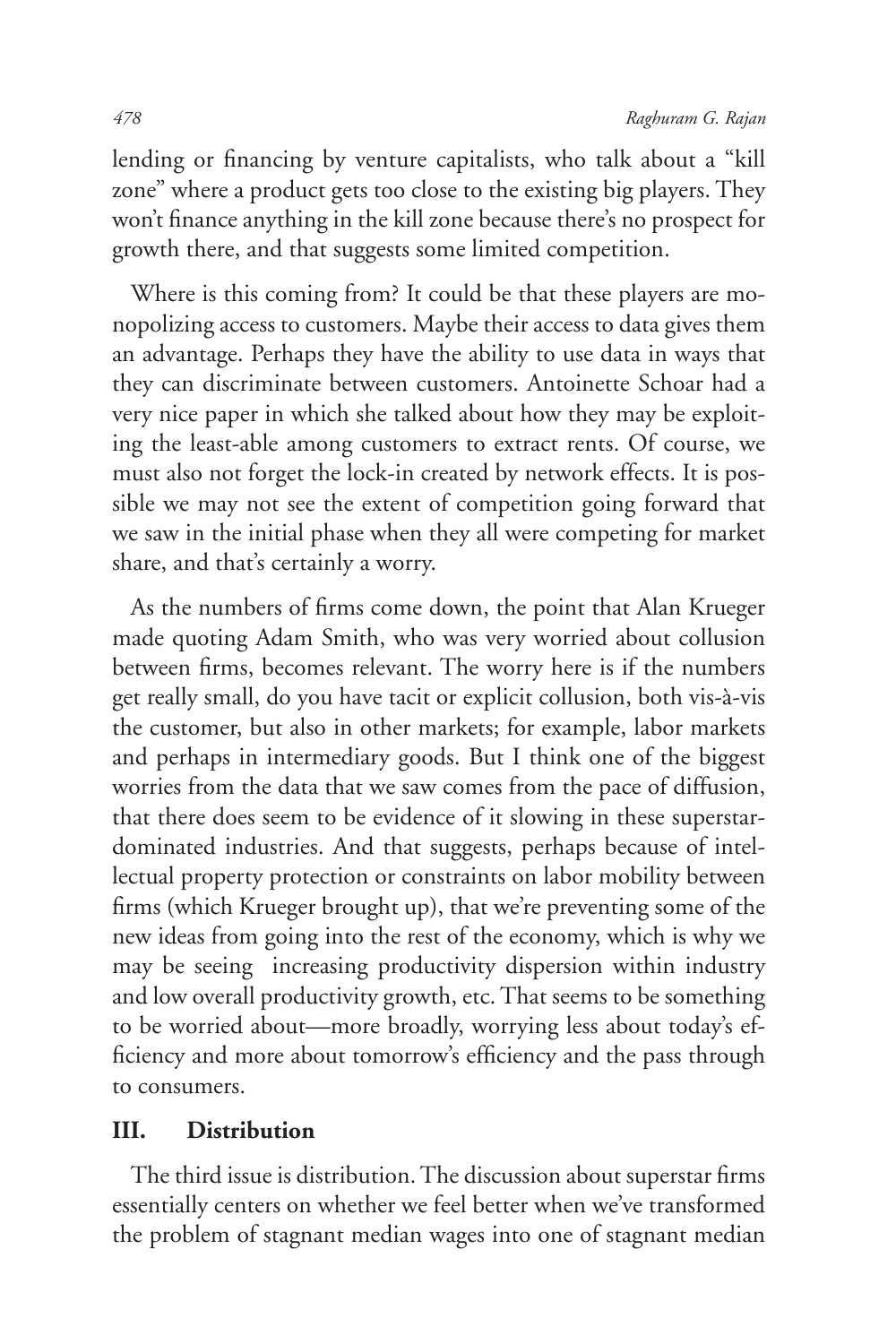#### *Overview Panel 479*

firms. There is little doubt there is a wide distribution of wages within the economy. At the risk of oversimplifying, all the good wages are in some firms and not in the rest. I'm not sure if that makes anyone feel better, but it suggests a congregation of capabilities. It suggests people who don't have those capabilities, who are in firms that are straggling behind, are going to continue to ask the same questions: "How come the elite are making away with everything?" It doesn't help that all the elite are in superefficient firms like Google. It doesn't make it any more fair in the public dialogue; it's just that they are making away.

Another concern is that some of this comes from discrimination. We talked about Antoinette Schoar's point on discriminating against less-flexible, less-capable customers, and how that might be worrisome given the growth of superstar firms with a lot of data.

A third source of worry is Alan Krueger's point about collusion. Here, with respect to certain markets, we're talking about monopsonies rather than monopolies. What then do we take away for policy while knowing we're still struggling with the data, we're still struggling to understand what this all means and how it comes about?

## **IV. Policy**

One takeaway I see is the worry about dynamism and continuing innovation; worry about what today's structures and behaviors say about tomorrow's structures; worry about how intellectual property is being used; worry about how data are being used and figuring out whether you have to bring instruments into play other than antitrust. For example, if you want greater diffusion, should you, as some have suggested, make data the property of the individual? Firms then effectively could be forced to buy the data from the individual; the individual in turn would not be tied to any entity and could distribute the data to other competitors. It would be similar for platforms, where you would ask for interoperability so others can link onto the platforms and thereby the extent to which you're tied in to a particular structure is more limited.

On labor, for example, should you have antitrust moving against some of these "noncompete" constraints on labor mobility saying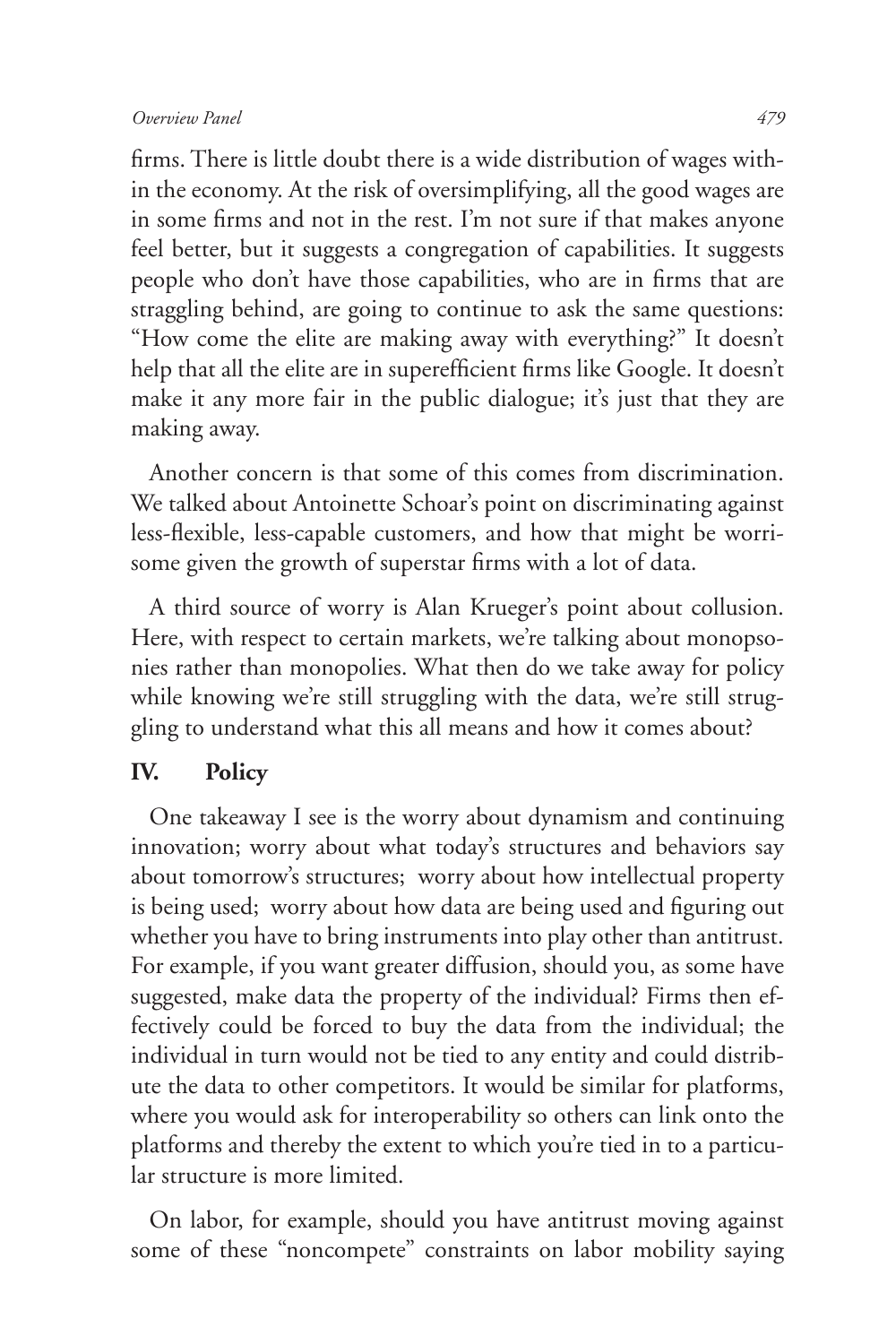they're restraints of trade? Similarly for occupational licensing—do you try to prevent the extent of licensing? That's one of the few areas where the people with the greatest interest in protectionism are in fact in charge of licensing rules—boards dominated by lawyers determine state licensing norms for lawyers. Shouldn't outsiders determine the extent of occupational licensing? I thought the last paper we saw, the Corbae-Levine paper, was a way of thinking about how to bring these other instruments into play, for example, governance and leverage requirements.<sup>1</sup>

## **V. Monetary Policy**

Let me end by talking about what all this means for monetary policy. Some of the papers raised questions about whether it'll be as effective. For example, if a lot of firm value, a lot of firm investments comes from intangibles, then there's less collateral available. And therefore, you might argue that the bank lending channel probably is less effective because of the lower availability of collateral. Now, I would caution on taking this too far because there are papers now, one by my new colleague Yueran Ma and her co-author Chen Lian, that argue debt also is moving away from debt based on collateral to debt based on earnings. A lot of debt now comes with earnings-based governance, which seems to be accommodating the rise of intangibles by focusing on cash flow rather than assets. Another is a paper we had this morning: "What's the effect of higher pass-through, is there actually higher pass-through?" These questions could well be debated. Alan Krueger raised the point yesterday of whether we should run hot when labor markets are tight because interfirm collusion to suppress wages breaks down once we get to a sufficiently tight labor market. Of course, there's the real question of if the economy is allowed to run hot, do real wages rise or not? That's worth checking, but it also raises this question of whether our inflation-targeting framework, which wants to keep a certain level of inflation, is the right framework for that kind of distributional concern.

Let me end by saying the largest effect of all these structural changes in the economy is—Stephen Poloz also talked about this—to the political economy of central banking. This great fear of technological change, but coupled with the general unhappiness with the quality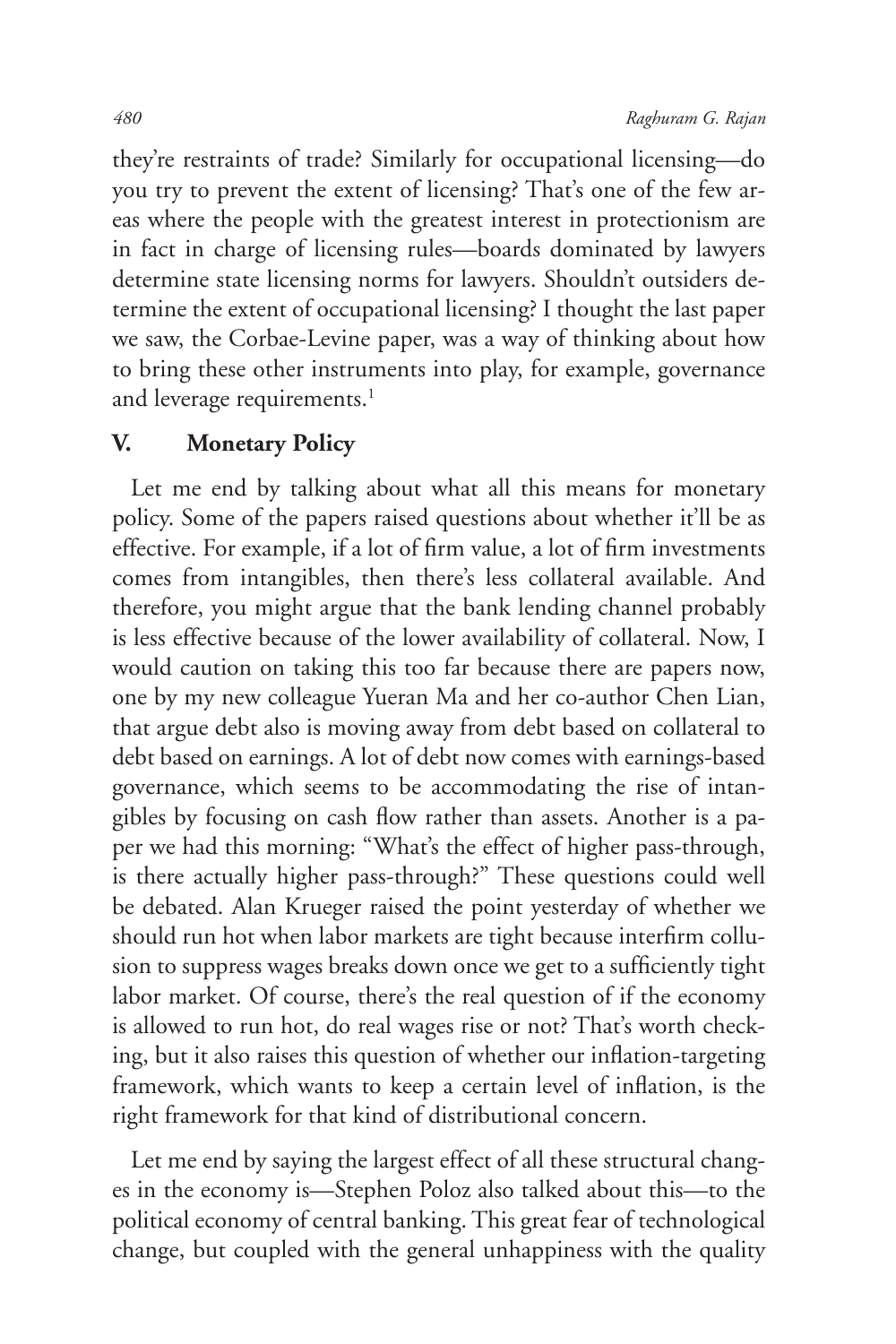of jobs and I think the work on superstar firms, suggest many people have a reason to be unhappy. They're stuck in the nonsuperstar firms, and harbor a general post-Great Recession unhappiness with the elites and their policy agenda. They worry whether the elites have the right incentives.

And here, central bankers are the quintessential elite. Right? They have so many strikes against them. They meet periodically behind closed doors in Basel, that faraway place. They are citizens of nowhere. They talk about global effects, systemic effects—they don't talk much about local Main Street effects, except as it pertains to inflation. Many have Ph.Ds, so they're overeducated and they talk in a language nobody else understands. Put this all together and add the general fact that people still don't fully understand the complicated trade-off between inflation and unemployment. Mix in grievances such as why the financial sector was rescued while Main Street did not get as much of a benefit. And throw in any concern central bankers have about the world, when in fact the nation is not doing so well. Why do central bankers have any concerns about the outside world? All this—essentially what every central banker has to think about—becomes suspicious to somebody who doesn't have the same kind of understanding as the people in this room. And that leads to a tremendous loss of trust.

Central banking is difficult in the first place, even more so in an environment where both the public and politicians—who aren't adverse to throwing bricks at the central bank—have lost trust. In fact, politicians think it is worthwhile to attack elite central bankers because it enhances their image among their constituencies. I think that's a difficult environment, and I think it is related to the structural changes occurring in the economy. The central concern of central bankers moving forward, and I think Stephen talked to this, is how do you rebuild confidence in the objectives of the central bankers in an integrated world where to be objective you have to think beyond the domestic toward the international, and where you have to accommodate the structural changes that are the subject of this conference? To my mind, that is the biggest task we have.